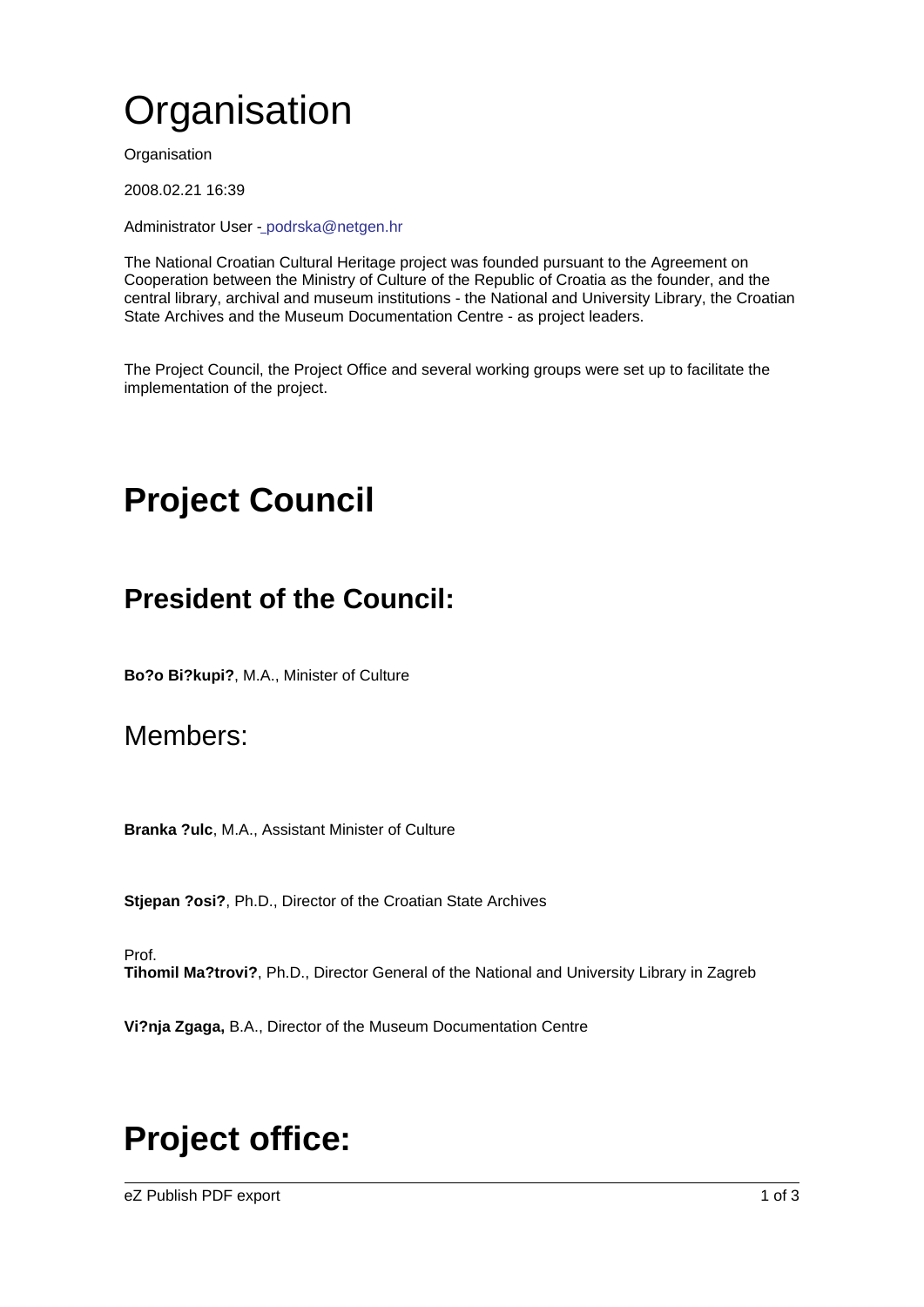### Head of the Office:

**Jozo Ivanovi?**, Assistant Director of the Croatian State Archives

#### Members:

**Sofija Klarin**, M.A., Senior Librarian, Croatian Institute for Library Science, National and University Library in Zagreb

**Goran Zlodi**, Ph.D., Department for Information Science, Faculty of Arts and Letters in Zagreb

**Lana Kri?aj**, M.A., Head of the Department for Information-Documentation Affairs Concerning Cultural Heritage, Ministry of Culture

**Dunja Seiter-?verko,** Head of the Department for the Digitisation of Library, Archival and Museum Material, Ministry of Culture

**Dra?en Klin?i?**, Trainee, Department for Information-Documentation Affairs Concerning Cultural Heritage, Ministry of Culture

## Working groups

WG-1:

 **Selection and preparation of material for digitisation**

- 1. Sofija Klarin
- 2. Amir Obho?a?
- 3. Dunja Seiter ?verko
- 4. Dragan Bukovec
- 5. Tinka Kati?

 $WG-2$ 

#### **Digitisation standards and procedure**

- 1. Lana Kri?aj
- 2. Zvonimir Bari?evi?
- 3. Hrvoje Stan?i?
- 4. Zoran Svrtan
- 5. Mario Braun
- 6. Darko ?i?mek
- 7. Markita Franuli?
- 8. Carmen Lhotka